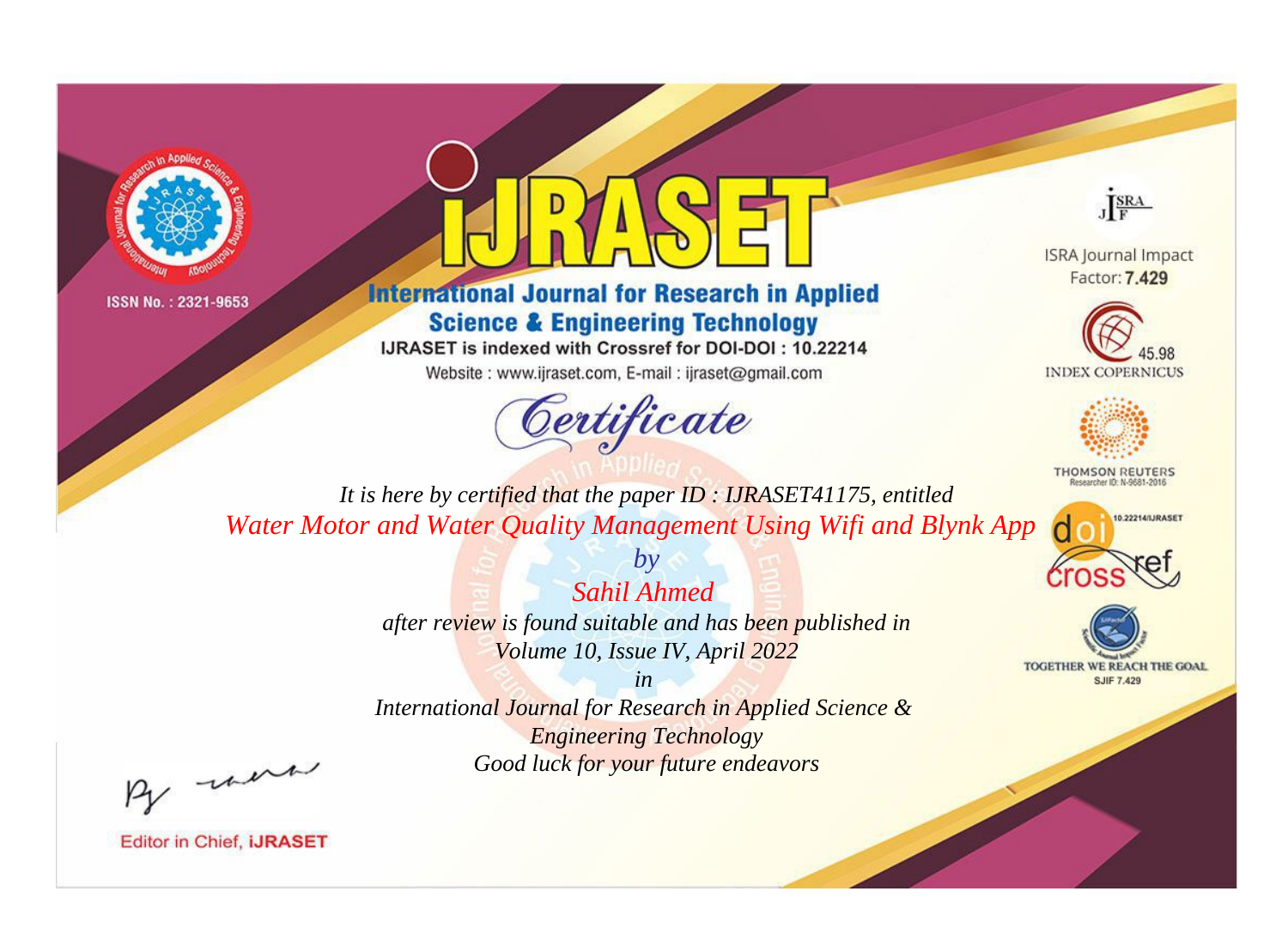



## **International Journal for Research in Applied Science & Engineering Technology**

IJRASET is indexed with Crossref for DOI-DOI: 10.22214

Website: www.ijraset.com, E-mail: ijraset@gmail.com



JERA

**ISRA Journal Impact** Factor: 7.429





**THOMSON REUTERS** 



TOGETHER WE REACH THE GOAL **SJIF 7.429** 

*It is here by certified that the paper ID : IJRASET41175, entitled Water Motor and Water Quality Management Using Wifi and Blynk App*

> *Syed Abdul Khaleel after review is found suitable and has been published in Volume 10, Issue IV, April 2022*

*by*

*in* 

*International Journal for Research in Applied Science & Engineering Technology Good luck for your future endeavors*

By morn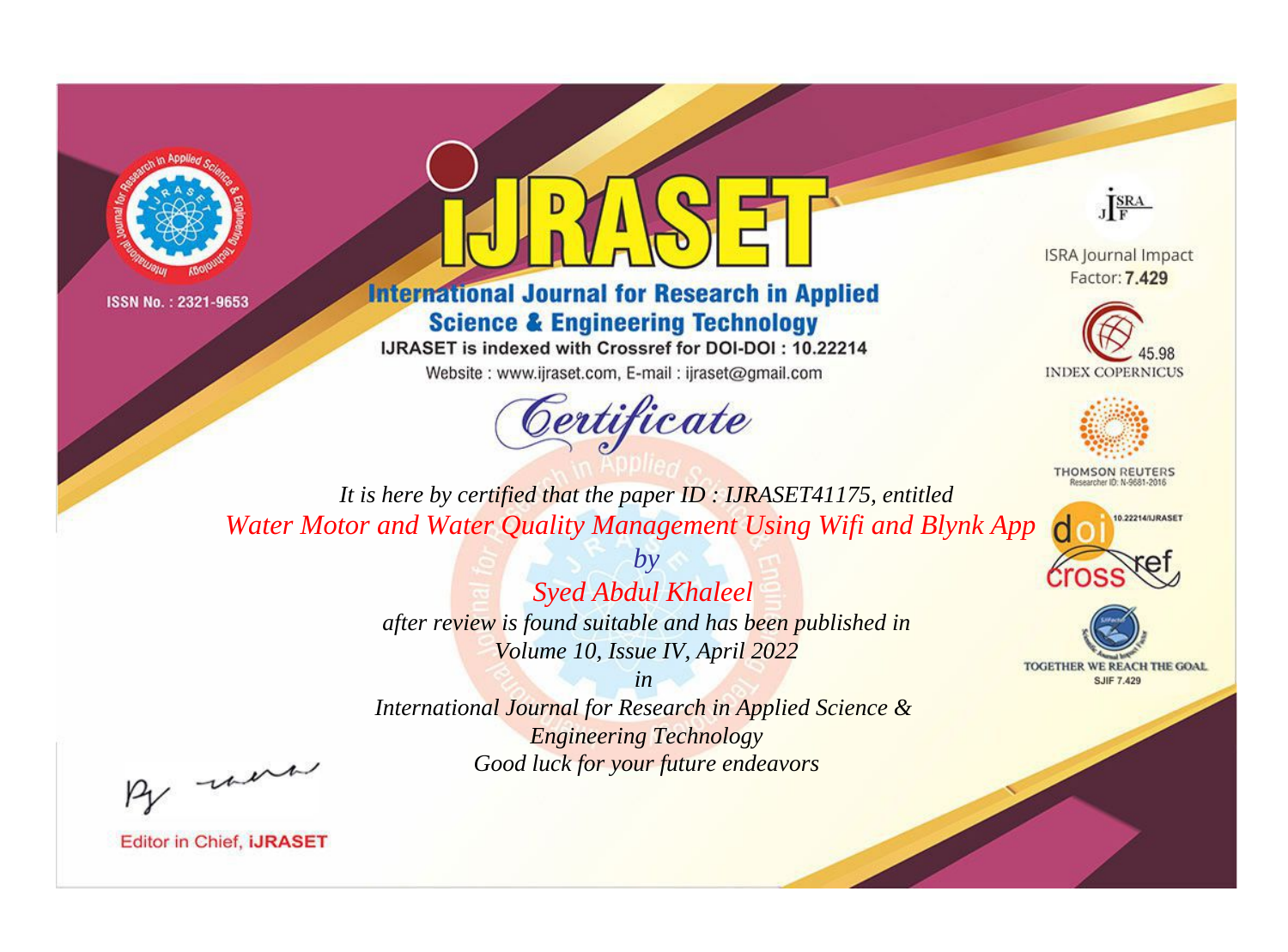



## **International Journal for Research in Applied Science & Engineering Technology**

IJRASET is indexed with Crossref for DOI-DOI: 10.22214

Website: www.ijraset.com, E-mail: ijraset@gmail.com



JERA

**ISRA Journal Impact** Factor: 7.429





**THOMSON REUTERS** 



TOGETHER WE REACH THE GOAL **SJIF 7.429** 

*It is here by certified that the paper ID : IJRASET41175, entitled Water Motor and Water Quality Management Using Wifi and Blynk App*

> *Mohammed Mubarak after review is found suitable and has been published in Volume 10, Issue IV, April 2022*

*by*

*in International Journal for Research in Applied Science &* 

*Engineering Technology Good luck for your future endeavors*

By morn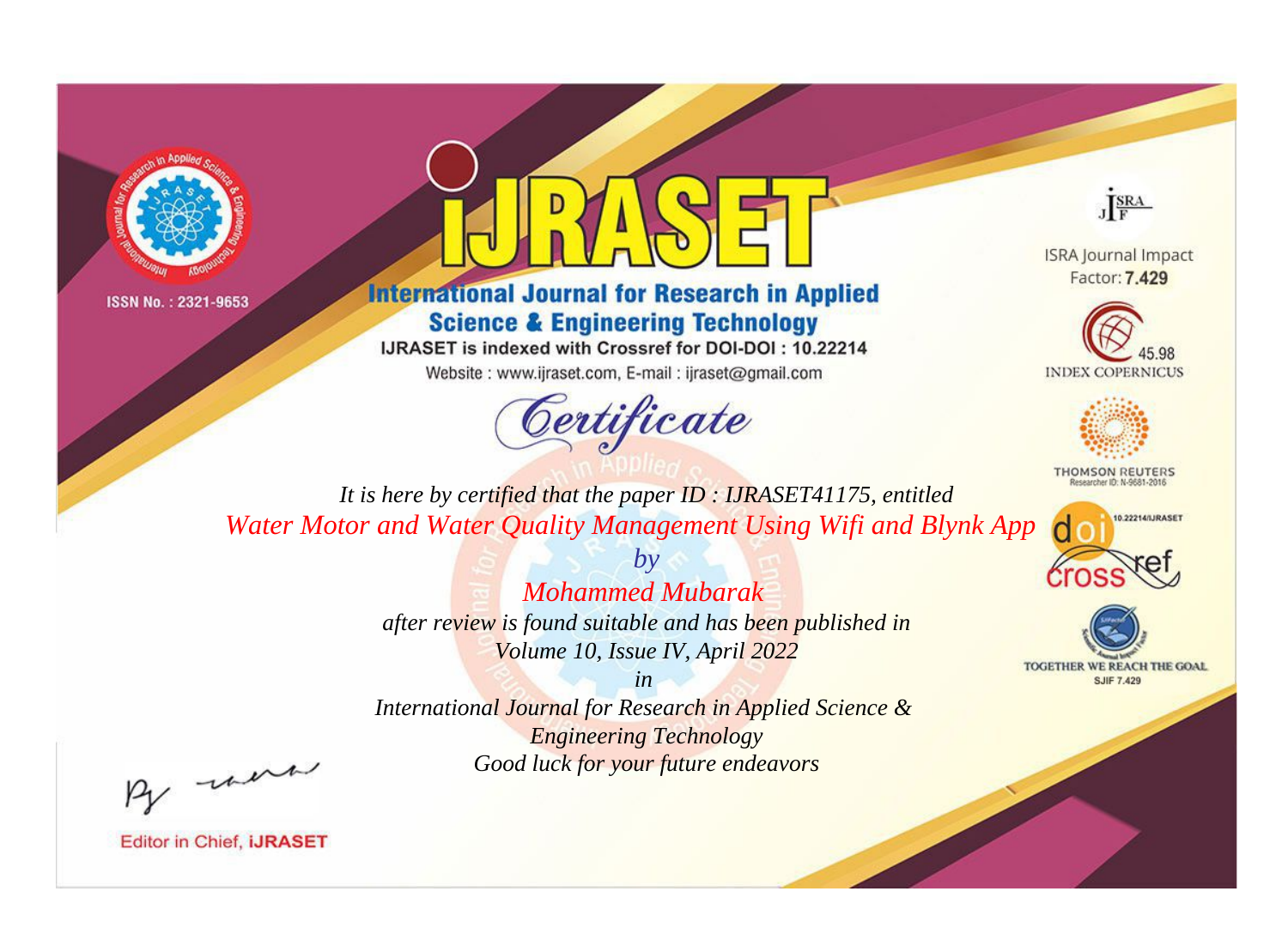



## **International Journal for Research in Applied Science & Engineering Technology**

IJRASET is indexed with Crossref for DOI-DOI: 10.22214

Website: www.ijraset.com, E-mail: ijraset@gmail.com



JERA

**ISRA Journal Impact** Factor: 7.429





**THOMSON REUTERS** 



TOGETHER WE REACH THE GOAL **SJIF 7.429** 

*It is here by certified that the paper ID : IJRASET41175, entitled Water Motor and Water Quality Management Using Wifi and Blynk App*

> *Mohammed Muzzamil after review is found suitable and has been published in Volume 10, Issue IV, April 2022*

*by*

*in* 

*International Journal for Research in Applied Science & Engineering Technology Good luck for your future endeavors*

By morn